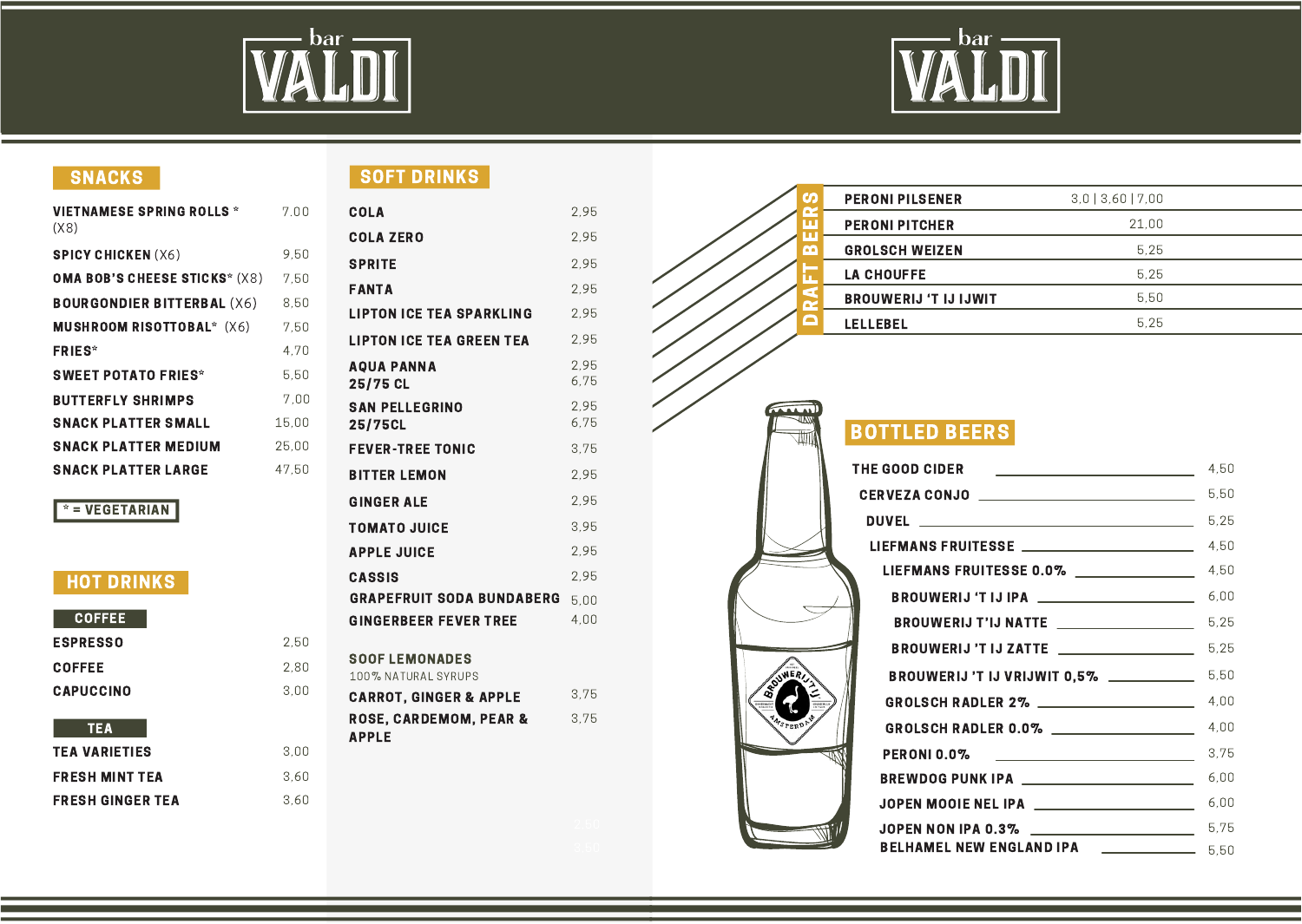



### WINE

#### SPARKLING

| ABBAZIA SPUMANTE           | 5.50    |
|----------------------------|---------|
| <b>CUVEE PRESTIGE</b>      | 25.50   |
| PIEMONTE. ITALY            |         |
| <b>ROBERT CHARLEMAGNE</b>  | 59.50   |
| <b>CHAMPAGNE GRAND CRU</b> | $150 -$ |
| MESNIL-SUR-OGER. FRANCE    |         |

#### WHITE WINES

| <b>LES AUBAS COLOMBARD</b><br>CÔTES DE GASCOGNE, FRANCE | 5.25<br>24.50 | LAVAGNU, IIALY            |
|---------------------------------------------------------|---------------|---------------------------|
| <b>FUEDO BANNERA INZOLIA</b><br>SICILIE, ITALY          | 5.50<br>26.25 | <b>SANGRIA SPECIAL 1L</b> |
| <b>SAN GIORGO PINOT GRIGIO</b><br>BREGANZE, ITALY       | 6.50<br>32.00 | * ask for availability    |
| <b>SAUVIGNON BLANC TOURAINE</b><br>LOIRE, FRANCE        | 40.00         |                           |

#### ROSÉ WINES

SARTORI BLUSH PINOT GRIGIO VENETO, ITALY 5,75 27,50

9,00

#### **PORT**

SIBIO TAWNY PORT 10YO

#### RED WINES

| <b>TINTO CINCO QUINAS</b>                                        | 5.25          |
|------------------------------------------------------------------|---------------|
| ALENTEJANO .PORTUGAL                                             | 24.50         |
| <b>MARRENON "LES GRAINS"</b><br><b>MERLOT</b><br>LUBERON, FRANCE | 6,00<br>31.50 |
| <b>PRIMITIVO CANTINE DE FALCO</b>                                | 6,00          |
| PUGLIA. ITALY                                                    | 31.50         |
| <b>FALCO NERO RISERVA</b>                                        | 7,50          |
| SALENTO, ITALY                                                   | 36.50         |
| <b>AMARONE VALPOLICELLA</b><br>LAVAGNO. ITALY                    | 65,00         |

SANGRIA SPECIAL 1L 22,50



### SPRITZ & MORE

| <b>LIMONCELLO SPRITZ</b>                             | 7.50 |
|------------------------------------------------------|------|
| <b>BLACKCURRENT SPRITZ</b>                           | 8.00 |
| <b>APEROL SPRITZ</b>                                 | 7.50 |
| <b>MOCKTAIL</b>                                      | 7.50 |
| <b>KETEL ONE BOTANICAL</b><br>PEACH & ORANGE BLOSSOM | 9.50 |

### **SHOTS**

| <b>JAGERMEISTER</b>             | 3.75 |
|---------------------------------|------|
| <b>DON JULIO BLANCO TEQUILA</b> | 4.50 |
| <b>DON JULIO REPOSADO</b>       | 5.00 |
| <b>SAMBUCCA</b>                 | 4.30 |
| <b>SALMARI</b>                  | 4.30 |
| <b>KETEL ONE VODKA</b>          | 4.50 |
| <b>LIMONCELLO</b>               | 4.50 |

# \*\*<br>ask for our cocktail menu

### GIN & TONIC

| <b>GORDON'S PINK GIN</b>                       | 9.75  |
|------------------------------------------------|-------|
| <b>VIRGIN GIN &amp; TONIC</b>                  | 8.50  |
| <b>TANQUERAY LONDON</b><br><b>DRY GIN</b>      | 10.25 |
| <b>TANOUERAY FLOR DE</b><br><b>SEVILLA GIN</b> | 11.50 |
| <b>TANQUERAY BLACKCURRANT</b>                  | 11,50 |
| <b>TANQUERAY NO. TEN GIN</b>                   | 13.50 |
|                                                |       |

### **SPIRITS**

| <b>KETEL ONE VODKA</b><br><b>PAMPERO WHITE RUM</b> | 6.00<br>5.00 |
|----------------------------------------------------|--------------|
| <b>PAMPERO ESPECIAL RUM</b>                        | 5.95         |
| <b>ZACAPA CENTENARIO</b><br><b>23 YEARS RUM</b>    | 9,00         |
| <b>TALISKER 10 YEARS WHISKEY</b>                   | 6.75         |
| <b>JAMESON</b>                                     | 5.00         |
| <b>BULLEIT BOURBON</b>                             | 5.50         |
| <b>JONGE/OUDE JENEVER</b>                          | 5,00         |
| <b>BAILEYS</b>                                     | 5.00         |
| <b>JOHNNIE WALKER</b><br><b>BLACK LABEL</b>        | 5.50         |